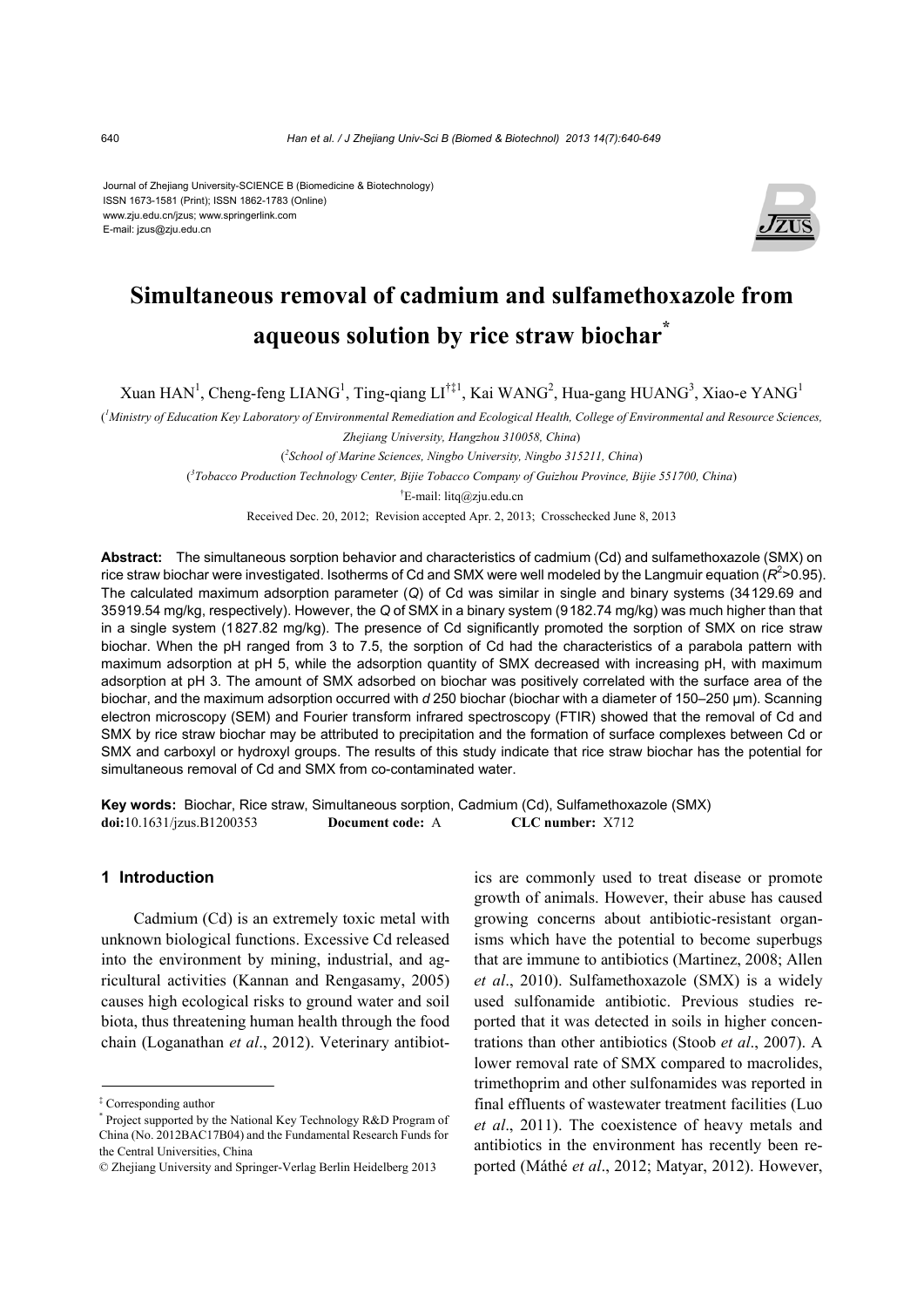techniques for the simultaneous removal of Cd and SMX from wastewater have rarely been published.

Numerous methods have been developed for the removal or in situ stabilization of pollutants, including precipitation, flotation, ion exchange, membranerelated processes, electrochemical techniques, biological processes, and adsorption (Febrianto *et al*., 2009). Among these, adsorption of pollutants by sorbents has been proven to be an efficient technique for the stabilization of pollutants (Yadanaparthi *et al.*, 2009). However, the large-scale application of sorbents may be cost-prohibitive (Tong *et al*., 2011). Biochar is pyrolyzed from biomass under conditions of limited oxygen, and is considered to be an alternative low-cost sorbent. Biochar has a high stability against decay and a superior ability to retain nutrients, which may be beneficial in decreasing the bioavailability of pollutants, thus mitigating their ecological toxicities (Lehmann, 2007). For example, broiler litterderived char formed under a low pyrolysis temperature (350 °C) improved the immobilization of Cu(II), Cd(II), and Ni(II) in soils (Uchimiya *et al*., 2010). The ability of oak bark char to remove Pb(II) and Cd(II) from water, represented by the amount of metal adsorbed per unit surface area (SA)  $(0.5157 \text{ mg/m}^2 \text{ for }$ Pb(II) and 0.213 mg/m<sup>2</sup> for Cd(II)), was much greater than that of high-priced commercial activated carbon (Mohan *et al*., 2007).

Biochars made from agricultural wastes, including fruit peels (Chen and Chen, 2009), pine needles (Chen *et al*., 2008), grass (Bornemann *et al*., 2007), hardwood (Chen *et al*., 2011), and crop straw (Chun *et al*., 2004) have been widely investigated. According to the agricultural crop database of China, 0.2 billion tons of rice is produced in China every year (http://www.zzys.gov.cn/nongqing.aspx). However, most rice straw is discarded or burned inappropriately, leading to serious air pollution caused by emission of carbon monoxide (CO), non-methane hydrocarbons (NMHCs), nitrogen oxides (NO*x*), particulate matter with an aerodynamic diameter of 10 μm or less  $(PM_{10})$ , and sulfur dioxide  $(SO_2)$  (Qu *et al.*, 2012), and resource losses. Previous studies reported that rice straw biochar could be applied to enhance the immobilization of organic pollutants (Nag *et al*., 2011) or heavy metals (Chen *et al*., 2011; Jiang *et al*., 2012), but the potential for abatement of multiple contaminants was not fully explored.

The main purposes of this study were to investigate: (1) the simultaneous sorption behavior and characteristics of Cd and SMX on rice straw biochar; (2) the interactions between Cd and SMX in their simultaneous sorption process; (3) the effects of solution pH and biochar diameter on sorption of Cd and SMX on biochar.

#### **2 Materials and methods**

#### **2.1 Biochar and chemicals**

Rice straw biochar made at 400 °C was provided by the Institute of Urban Environment, Chinese Academy of Sciences. Biochar with different diameters was prepared according to the method of Oleszczuk *et al*. (2012) with some modification. The rice straw biochar was firstly sieved through a 150-µm sieve, then a 250-um sieve, and finally a 425-um sieve to obtain biochar subsamples with different diameters: <150, 150–250, and 250–425 µm. The surface parameters of biochar were determined using an SA and porosity analyzer (Micromeritics, Tristar 3020, USA), and the elemental compositions of carbon (C), hydrogen (H), and nitrogen (N) were detected using an elemental analyzer (Thermo Finnigan, Flash EA1112, USA). The content of oxygen (O) was calculated as the difference between C, H, N and ash. Fourier transform infrared spectroscopy (FTIR) spectra were collected in the range of  $600-4000$  cm<sup>-1</sup> using a Nicolet FTIR spectrophotometer (Themo Fisher Scientific LLC, Nicolet 6700, USA). A scanning electron microscopy (SEM; CorlzeisD, Utral 55, Germany) was used to distinguish the sorption characteristics of Cd and SMX on biochar in a single Cd or SMX system and in a binary system. SMX (99.9% purity) was purchased from Sigma-Aldrich Chemical Co. Sodium salts and  $Cd(NO<sub>3</sub>)<sub>2</sub>·4H<sub>2</sub>O$  were of analytical grade or better.

#### **2.2 Batch experiments**

Batch experiments were conducted to investigate the adsorption isotherms of Cd and SMX in single and binary systems. A stock solution of Cd (1000 mg/L) was prepared by dissolving  $Cd(NO<sub>3</sub>)<sub>2</sub>·4H<sub>2</sub>O$  in a background solution consisting of  $0.01$  mol/L NaNO<sub>3</sub> to maintain a constant ionic strength and 200 mg/L  $NaN<sub>3</sub>$  to inhibit biological activity. SMX was firstly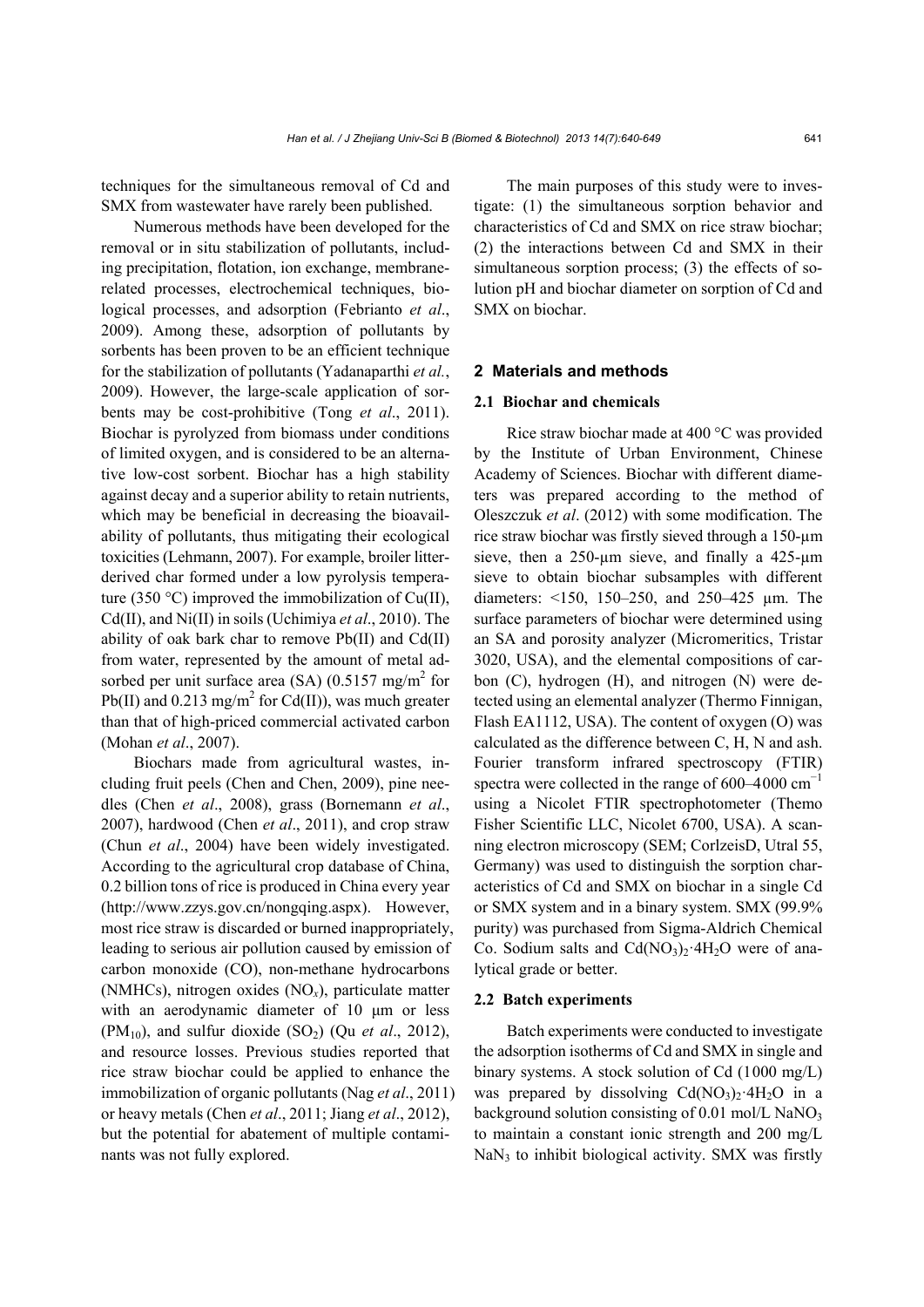dissolved in methanol, and then diluted with background solution to 500 mg/L as a stock solution. In single systems, the series of initial concentrations were 5, 10, 25, 50, and 100 mg/L for Cd and 5, 10, 20, 40, 80, and 200 mg/L for SMX. In binary systems, SMX was added into Cd single systems as above, and the initial concentration of SMX was 20 mg/L. Cd was mixed with SMX single systems as above, and the initial concentration of Cd was 200 mg/L. Batch experiments were performed by adding 20 ml of single (Cd/SMX) or binary (Cd+SMX) solutions to 0.05 g biochar samples in 50 ml vials equipped with teflonlined screw caps. The vials were kept in the dark and rotated vertically on a rotator at 150 r/min for 24 h at room temperature ((25 $\pm$ 2) °C) and then equilibrated for another 16 h (Lertpaitoonpan *et al*., 2009). After equilibration, the vials were centrifuged. The supernatant was filtered through a 0.45-μm filter and then stored at 4 °C prior to analyses of Cd and SMX. The biochar used in this experiment was *d* 250 (biochar with a diameter of  $150-250 \mu m$ , and all treatments were performed in triplicate.

Sorption edge experiments were conducted to investigate the effects of solution pH and biochar diameter on the simultaneous removal of Cd and SMX in single and binary systems. In single systems, the initial concentration of Cd was 200 mg/L and of SMX was 20 mg/L. In the binary system, the initial concentrations of Cd and SMX were the same as in the corresponding single system. The initial pH of the solution was adjusted to 3, 4, 5, 6, or 7.5 using 0.01 mol/L HCl or NaOH. The biochar used in experiments to determine the effects of pH was *d* 250 biochar. Biochars with different diameters (<150, 150–250, and 250–425  $\mu$ m) were added to both single systems and the binary system at pH 6. The remaining procedures were the same as those used in the adsorption isotherm experiments. All treatments were performed in triplicate.

#### **2.3 Analytical methods**

SMX concentrations in the supernatants were

determined using high-performance liquid chromatography (HPLC; Agilent 1200, USA) with a reversedphase XDB-C18 column  $(5 \mu m, 4.6 \text{ mm} \times 150 \text{ mm})$ and an ultraviolet (UV) detector at 265 nm. Chromatography was performed at 25 °C with acetonitrile/ water (40/60,  $v/v$ ) containing 0.1% acetic acid as the mobile phase at a flow rate of 1 ml/min. The equilibrium concentrations of Cd were determined by inductively coupled plasma mass spectrometry (ICP-MS; Agilent 7500a, USA).

## **2.4 Statistical analysis**

All data were analyzed using SPSS 16.0, and Student's *t*-test was applied to test for significant differences between the means.

#### **3 Results**

#### **3.1 Characterization of biochar**

Surface elemental compositions (C, H, O, N), specific SA, and pore volume parameters of the rice straw biochar are shown in Table 1. The SA of the biochar was not significantly related to its diameter. The *d* 250 biochar had the largest SA (3.58 m<sup>2</sup>/g), followed by the *d* 150 (1.25 m<sup>2</sup>/g) and *d* 425  $(0.25 \text{ m}^2/\text{g})$  biochars. However, the *d* 425 biochar had the largest micropore area and volume among the three biochars.

The FTIR spectrum revealed the principle surface functionalities of rice straw biochar (Fig. 1). The spectrum of biochar was characterized by five bands at wave numbers 3374, 1587, 1378, 1090, and 791 cm<sup>-1</sup>. The bands at 3374, 1090, 791, and 1587 cm<sup>-1</sup> are attributed to hydroxyl (–OH) stretching, CO–C stretching of secondary hydroxyl, aliphatic  $CH<sub>2</sub>$  deformation, and aromatic C=C ring or COO– group stretching, respectively (Fu *et al*., 2009; Harvey *et al*., 2011; Kumar *et al.*, 2012). At 1378 cm<sup>-1</sup>, bands are attributed to aliphatic CH3 deformation (Harvey *et al*., 2011) or O–H/C–H bending of hydroxyl, acid, phenol and methyl (Fu *et al*., 2009).

**Table 1 Characteristics of rice straw biochars**

| Biochar  | Content $(\% )$ |      |       |       |     | Surface area | Micropore area | Micropore volume          |  |
|----------|-----------------|------|-------|-------|-----|--------------|----------------|---------------------------|--|
|          | Ash             |      |       |       |     | $(m^2/g)$    | $(m^2/g)$      | $\text{ (cm}^3\text{/g)}$ |  |
| d 150    |                 |      |       |       |     | .25          | 8.43           | 0.0037                    |  |
| d250     | 29.45           | 2.28 | 38.39 | 27.90 | .98 | 3.58         | 5.42           | 0.0025                    |  |
| $d\,425$ |                 |      |       |       |     | 0.25         | 11.61          | 0.0045                    |  |

*d* 150, *d* 250, and *d* 425 represent biochars with diameters <150, 150–250, and 250–425 µm, respectively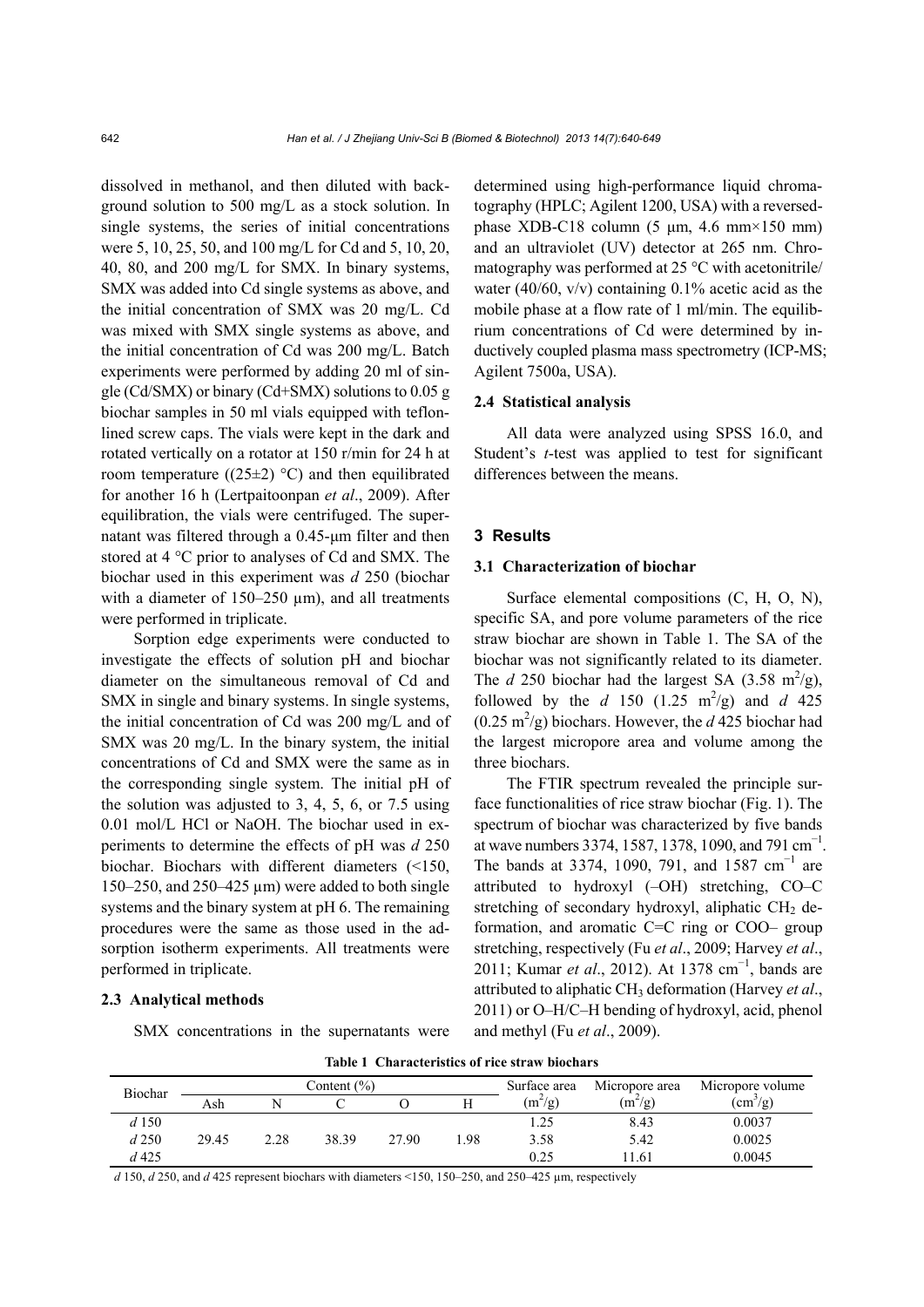

**Fig. 1 FTIR image of a rice straw biochar**

#### **3.2 Adsorption isotherms of Cd**

Cd adsorption capacity increased with increasing Cd concentration in the equilibrium solution (Fig. 2). The amount of Cd adsorbed on biochar was similar in solutions with or without SMX. The Langmuir and Freundlich models were used to simulate the sorption characterization in this study. The equations of the two models are given as follows:

$$
C_e/Q_e = 1/(bQ) + C_e/Q,\tag{1}
$$

$$
lgQ_e = lgK_f + (1/n)lgC_e, \qquad (2)
$$

where  $C_e$  is the concentration of adsorbate in the equilibrium solution (mg/L),  $Q_e$  is the amount of the metal adsorbed per unit weight of biochar (mg/kg), *Q* is the maximum adsorption capacity (mg/kg), *b* is the bonding energy coefficient, *n* is a sorption intensity constant, and  $K_f$  is the Freundlich constant. The calculated parameters are listed in Table 2. The Langmuir model was more suitable for Cd adsorption  $(R^2=0.96$  for Cd with SMX, and 0.99 without SMX) than the Freundlich model  $(R^2=0.61$  for Cd with SMX, and 0.94 without SMX). The sorption behavior of Cd on biochar in the presence of SMX as indicated by *Q* and *b* (*Q*=35919.54 mg/kg, *b*=0.370) was not significantly different from that in the system without SMX (*Q*=34129.69 mg/kg, *b*=0.360).

#### **3.3 Adsorption isotherms of SMX**

The quantity of SMX adsorbed on biochar increased with increasing SMX concentration in the equilibrium solution (Fig. 2). The Langmuir and Freundlich models were again used to simulate the sorption characteristics (Table 2). The Langmuir model  $(R^2=0.99$  for SMX with Cd, and 0.96 without Cd) fitted the data better than the Freundlich model  $(R^2=0.97$  for SMX with Cd, and 0.94 without Cd). The Langmuir parameters (*Q* and *b*) indicated that the adsorption of SMX on biochar was significantly enhanced by the addition of Cd.

**Table 2 Calculated Langmuir and Freundlich parameters of Cd and SMX adsorption isotherms**

| Treatment  |                    | Freundlich model |       | Langmuir model |       |       |  |
|------------|--------------------|------------------|-------|----------------|-------|-------|--|
|            | $K_{\rm f}$ (L/kg) | 1/n              | $R^2$ | $Q$ (mg/kg)    |       | $R^2$ |  |
| Cd         | 8477.20            | 0.45             | 0.94  | 34129.69       | 0.360 | 0.99  |  |
| $Cd+SMX$   | 9808.12            | 0.42             | 0.61  | 35919.54       | 0.370 | 0.96  |  |
| <b>SMX</b> | 62.40              | 0.62             | 0.94  | 1827.82        | 0.016 | 0.96  |  |
| $SMX+Cd$   | 542.25             | 0.54             | 0.97  | 9182.74        | 0.026 | 0.99  |  |



**Fig. 2 Adsorption isotherms of Cd (a) and SMX (b) on rice straw biochar as affected by their concentrations in the equilibrium solution**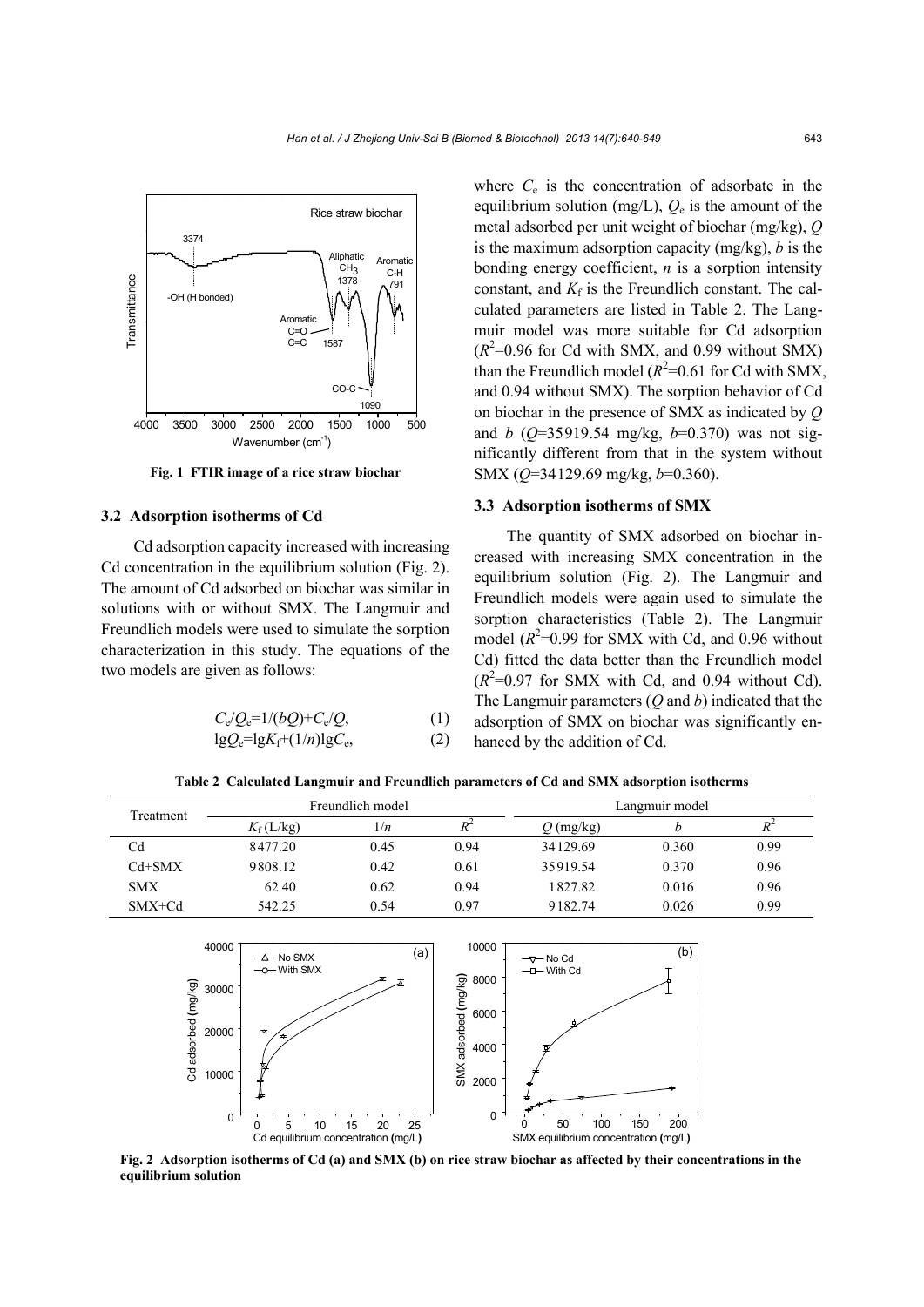#### **3.4 Effect of biochar diameter**

Differences in the diameter of the biochar showed no significant influence on the sorption of Cd, regardless of the presence of SMX (Fig. 3). However, *d* 250 biochar adsorbed a significantly larger amount of SMX than did the other two biochars in both the single and binary systems.

#### **3.5 Effect of solution pH**

The solution pH significantly influenced the sorption of Cd and SMX onto biochar (Fig. 4). The amount of Cd adsorbed kept on increasing with increasing pH, until the pH plateaued at pH 5, in both single and binary systems. Then, the amount of Cd adsorbed decreased with the increasing pH value. The trend of SMX sorption was negatively correlated with the pH values (Fig. 4). The highest adsorption of SMX occurred at pH 3 in both single and binary systems.

#### **4 Discussion**

## **4.1 Adsorption capability of rice straw biochar for Cd and SMX**

A few studies have evaluated the capacity of some carbonaceous materials to adsorb Cd (Kannan and Rengasamy, 2005; Mohan *et al*., 2007; Wang *et al*., 2010). Adsorbents produced from different agricultural or industrial materials varied in their sorption characteristics (Yadanaparthi *et al.*, 2009). Carbon adsorbents with an initial Cd concentration of 2.25 mg/L at a dose of 5 g/L of 12–20 meshes carbon achieved an adsorption capacity of 600 mg/kg. According to the Langmuir isotherm, bamboo charcoal had a maximum Cd adsorption capacity of 12080 mg/kg under the conditions of 3.33 g/L of 200 meshes bamboo charcoal and an initial Cd concentration of 20–100 mg/L (Wang *et al*., 2010). When the amount and particle size of carbon and the initial concentration of Cd were 10 g/L, 9  $\mu$ m, and 10–66 mg/L,



**Fig. 3 Effect of biochar diameter on adsorption of Cd (a) and SMX (b) on rice straw biochar**  d 150, d 250, and d 425 represent biochars with diameters <150, 150–250, and 250–425  $\mu$ m, respectively. \*  $P$ <0.05, \*\*  $P$  <0.01: significant differences between SMX solely and in combination with Cd at each diameter



**Fig. 4 Effect of pH on the adsorption of Cd (a) and SMX (b) on rice straw biochar**  $* P<0.05$ ,  $* P<0.01$ : significant differences between SMX solely and in combination with Cd at each pH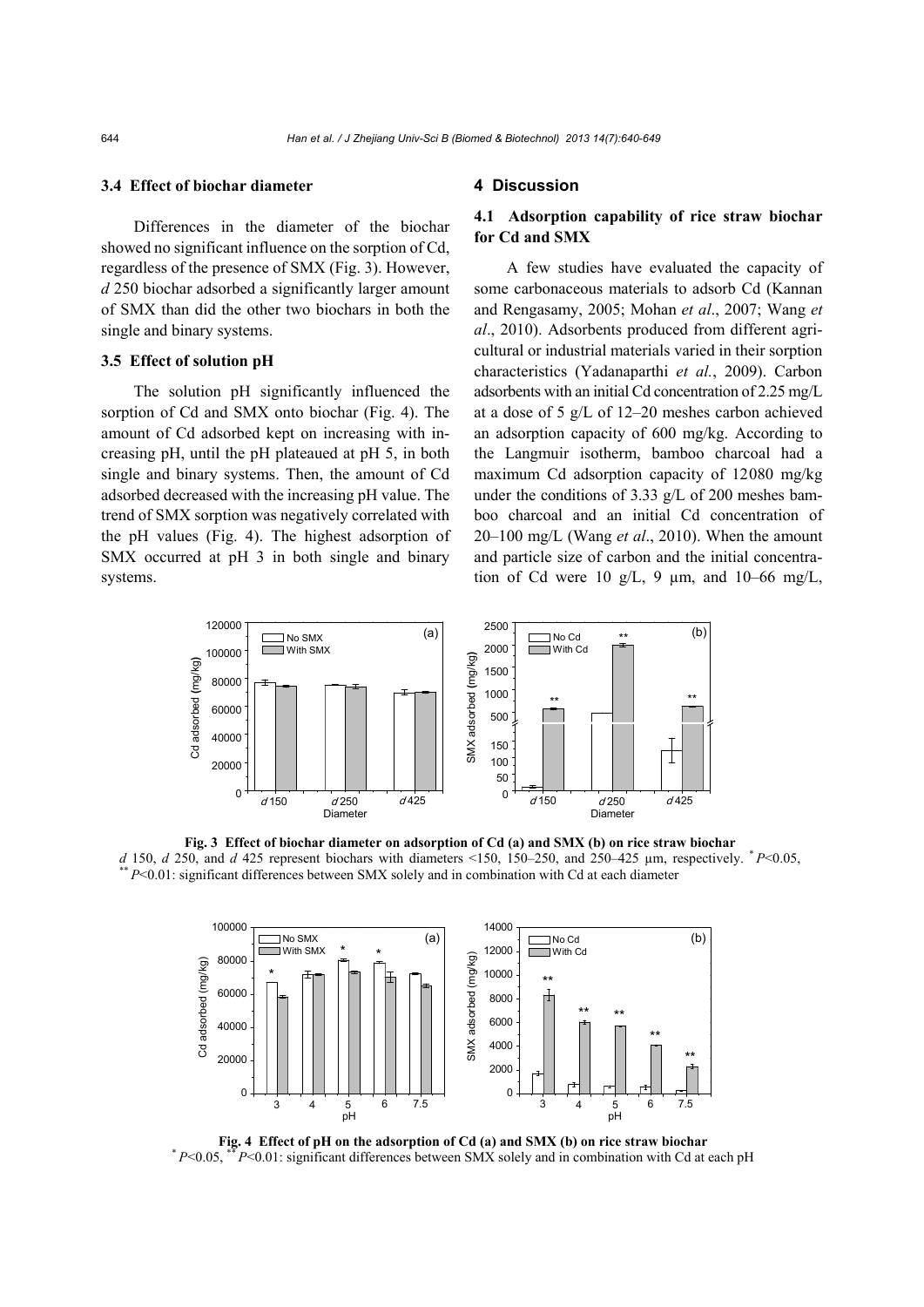respectively, straw-activated carbon had the greatest adsorption capacity for  $Cd^{2+}$  (4140 mg/kg) among various activated carbons based on Langmuir isotherm data (Kannan and Rengasamy, 2005). Based on the maximum adsorption capacity parameter *Q* of the Langmuir isotherm in this study, rice straw biochar showed a strong ability to adsorb Cd in both single (34129.69 mg/kg) and binary systems (35919.54 mg/kg), and the adsorption capacity was much higher than that of previously reported adsorbents. In conclusion, rice straw biochars are efficient in the adsorption of Cd.

Previous studies on adsorption of SMX focused mainly on carbon nanotubes (Ji *et al*., 2009; Wu *et al*., 2012). Carbon nanotubes are considered an effective adsorbent for removing antibiotics from aqueous solution, and the  $K_f$  value, which represents the sorption affinity of SMX in carbon nanotubes, is about 500 L/kg (Ji *et al*., 2009; Zhang *et al*., 2010b). Although in our study the Langmuir model gave a better data fit than the Freundlich model, previous studies used the Freundlich parameter to describe the sorption of SMX, so  $K_f$  was adopted for comparison. The  $K_f$  values of SMX were 60.40 L/kg in the single systems and 542.25 L/kg in the binary systems. This result was consistent with prediction by the Langmuir parameter *Q*. Apparently, the SMX adsorption capacity of rice straw biochar in solution was significantly enhanced by the addition of Cd, and was equivalent to that of carbon nanotubes. As reported, acid-treated wheat-residue-derived black carbon showed a higher capacity to adsorb SMX than did raw carbon or maize-residue derived carbon. The  $K_f$  of acid wheat carbon was 570 L/kg, higher than that of maize (200 L/kg) (Ji *et al*., 2011), which was higher than that of the rice straw biochar in the single system, but comparable to that in the binary condition in this study. This suggests that rice straw biochar could be an effective alternative adsorbent for SMX, and further treatment of rice straw biochar may increase this ability.

## **4.2 Sorption mechanism of Cd on rice straw biochar**

The good fit of the Langmuir adsorption isotherm was based on monolayer coverage of the adsorbate on the surface of the adsorbent, indicating that the sorption of Cd on rice straw biochar is monolayer sorption on a fixed number of surface sites on the biochar (Wang *et al*., 2010). Several studies have reported that a larger SA of biochar can enhance sorption of heavy metals such as As, Pb, Cu, Zn, and Cd, by providing more surface sites (Mohan *et al*., 2007; Chen *et al*., 2011). For example, corn straw char produced at 600 °C has a larger SA than hardwood char produced at 450 °C, leading to greater adsorption capacities of corn straw char for Cu and Zn (Chen *et al*., 2011). However, in our study, different diameters showed no significant effect on the sorption of Cd on biochar, regardless of the presence of SMX (Fig. 3). Xu *et al*. (2012) reported that sorption would not be expected to depend on the SA if the adsorbent had a low SA  $(5.61 \text{ m}^2/\text{g})$ . In our study, the SA of three biochars were comparatively low (Table 1), and hence, an effect of biochar diameter on Cd sorption was not obvious. The maximum adsorption capacity of rice straw biochar for Cd calculated by the Langmuir model was similar to the result of the study by Xu *et al.* (2013), which attributed the large adsorption capacity of dairy manure-derived biochar for Cd (32036.85 mg/kg) to the formation of metal-phosphate and carbonate precipitates on the surface of biochar. Echeverría *et al*. (1998) also reported the importance of precipitation in the sorption of Cd by adsorbents. In our study, the amount of adsorption was also extraordinarily large, and the SEM images (Fig. 5) of rice straw biochar after Cd adsorption showed visible precipitates on the surface of the biochar, indicating that precipitation was involved in the process.



**Fig. 5 SEM images of rice straw biochar before and after equilibration with solutions of Cd and SMX**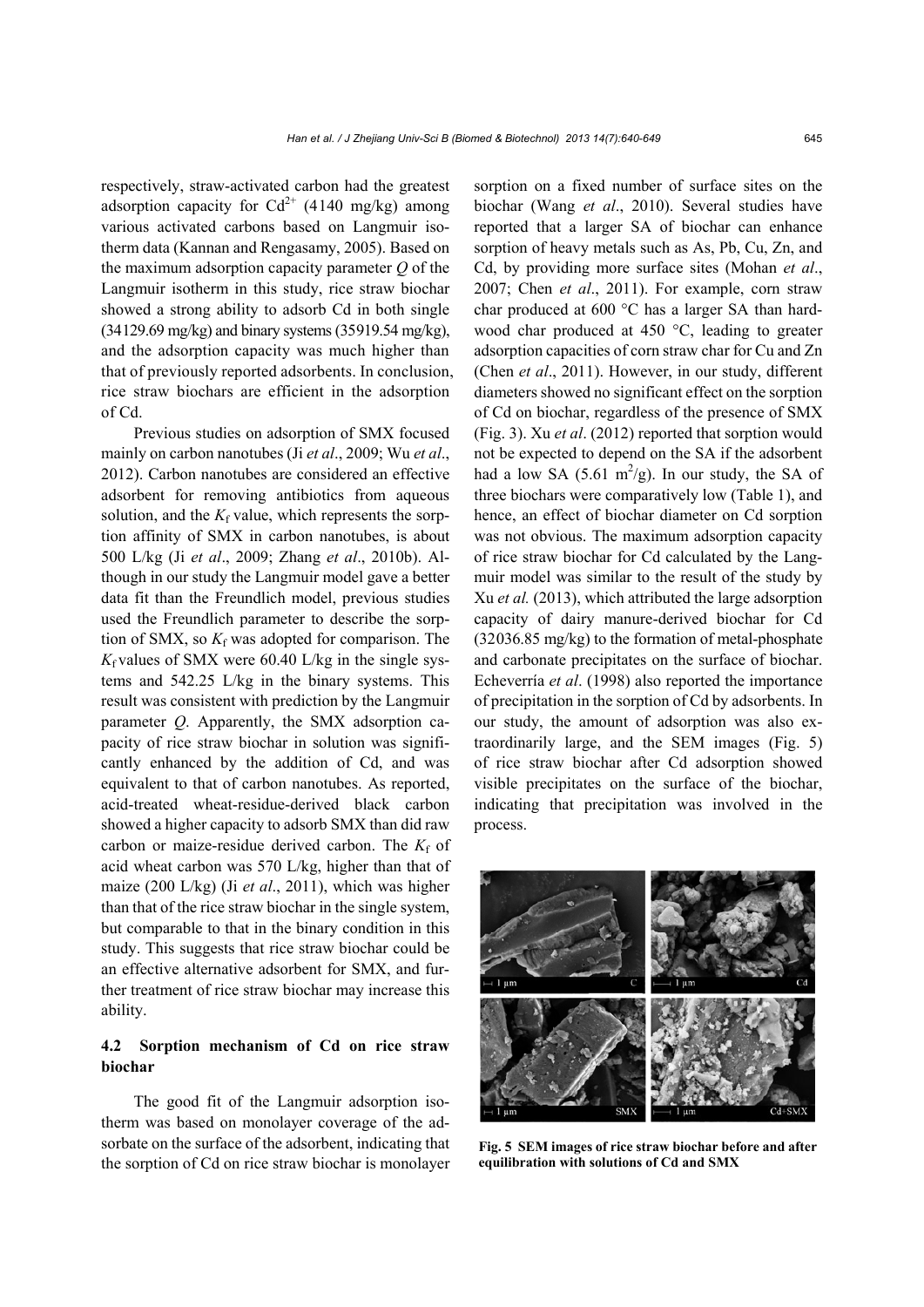Harvey *et al.* (2011) reported that Cd sorption occurred via cation-exchange on biochars produced at  $\leq$ 350 °C, but predominantly via two distinct cation- $\pi$ bonding mechanisms on biochars produced at ≥350 °C. In our study, the rice straw biochar was produced at 400 °C, which suggests that  $Cd^{2+}$ -π bonding may have been involved. Hydrogen-bonding interaction could also contribute to the sorption of Cd because of the presence of hydroxyl (–OH) in biochar, indicated by the band at 3374 cm<sup>−</sup><sup>1</sup> (Fig. 1) (Chen *et al*., 2011). Besides, electrostatic interaction and ion exchange could also contribute to Cd sorption on rice straw biochar.

In this study, the amount of Cd adsorption increased with increasing pH and trended to be stable after pH 5 in both single and binary systems (Fig. 4). Similar results were reported by Chen *et al*. (2011) and Liu and Zhang (2009), regardless of the original material of the biochar. As the  $pH<sub>zpc</sub>$  (zero point of charge) of biochar is between 2.0 and 3.5 (Mukherjee *et al*., 2011), the surface charge of biochar in the solution was mainly negative in the pH range (3, 4, 5, 6 and 7.5) in our study. Negative charge on the surface of the biochar increased with the increase in solution pH from 3 to 5. Thus, the enhanced electrostatic attraction could promote adsorption of cationic Cd onto the negatively charged surface of the biochar. There is also competition between protons and metal cations for sorption sites on the surface of the biochar (Martins *et al*., 2004). When the pH exceeded 5, the decreasing adsorption trend was likely caused by the formation of hydroxide complexes (Chen *et al*., 2011).

## **4.3 Sorption mechanism of SMX on rice straw biochar**

Although biochar diameter had no significant effect on sorption of Cd, it had a significant effect on sorption of SMX. The *d* 250 biochar with the largest SA showed the maximum amount of adsorption of SMX in both single and binary systems, which confirmed that the SA is of great importance to the sorption of organic molecules on adsorbents (Shinogi and Kanri, 2003).

Solution pH also significantly influenced the sorption of SMX on biochar. The sorption of SMX at selected pH values reflected the sorption behavior of different SMX species. SMX has two p*Ka* (acid dissociation constant) values, 1.7 and 5.7 (Lucida *et al*., 2000). The cationic, neutral, and anionic species of SMX dominate at pH values of <1.7, around 3.7, and >5.7, respectively (Zhang *et al*., 2010a). Therefore, in this study, the majority of SMX in solution was in neutral form at pH 3. Neutral species would have decreased with increasing pH, whereas anionic species would have increased, and the electrostatic repulsion between the negatively charged biochar surface and anionic SMX species would have become stronger. This is one possible reason why the amount of SMX sorption was negatively correlated with the pH values. The solubility of SMX changed with solution pH. The minimum solubility of SMX was 281 mg/L at pH 3.22 (25  $^{\circ}$ C); however, its solubility can increase to 17900 mg/L ( $pH=7.5$ ) or 560 mg/L (pH=1.7) (Dahlan *et al*., 1987). Apparently, the amount of SMX adsorption on rice straw biochar was negatively related to solubility. When the pH increased from 3 to 7.5, the increasing amount of soluble SMX would result in less hydrophobic partitioning between SMX and the rice straw biochar, indicating that hydrophobic partitioning is an important mechanism of SMX sorption on rice straw biochar.

SMX is a strong  $π$ -acceptor compound because of amino functional groups and *N*-heteroaromatic rings (Zhang *et al*., 2010a). The π-π electron donoracceptor (EDA) (Zhu *et al*., 2004) is a mechanism controlling the strong interaction between nitroaromatics and black carbon (char) (Zhu and Pignatello, 2005). In the FTIR spectrum (Fig. 1), the COO– groups  $(1587 \text{ cm}^{-1})$  in rice straw biochar may facilitate the  $\pi$ - $\pi$  EDA interaction between SMX and biochar. The  $\pi$ -acceptor ability would increase with protonation, which would mean that a higher pH would lead to weaker interaction of  $\pi$ -π EDA between SMX and biochar in this study. In summary, the largest amount of adsorption at pH 3 was the result of various sorption mechanisms of SMX on rice straw biochar.

## **4.4 Effect of Cd on SMX sorption on rice straw biochar**

Previous studies reported that the interaction between heavy metals and organic compounds could be either antagonistic (Wang *et al*., 2010) or synergistic (Wu *et al*., 2009). A notable promotion of SMX sorption by Cd was observed (Figs. 2–4) in our study.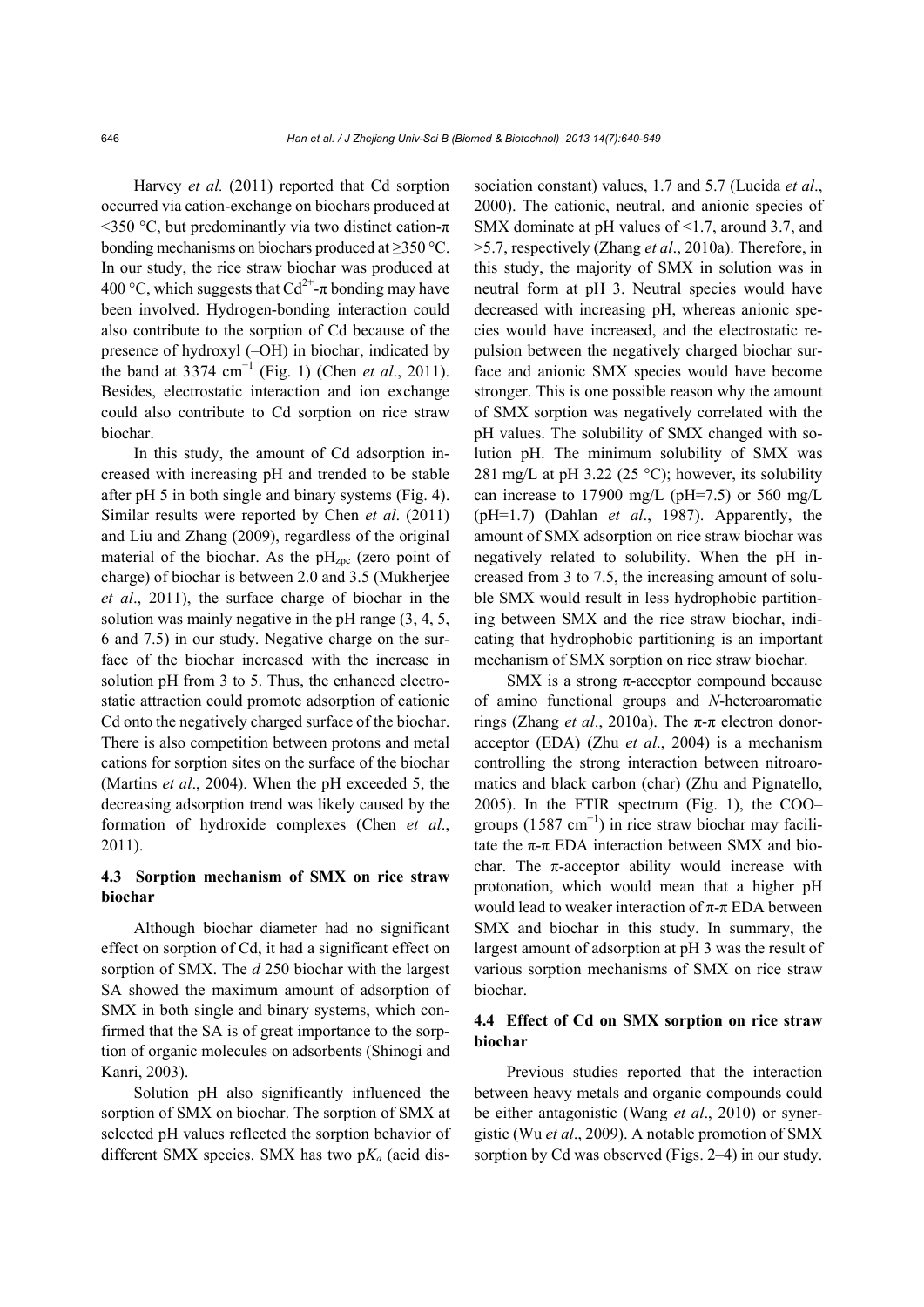In the co-contaminated solution,  $Cd^{2+}$  would affect the sorption of SMX by modifying the biochar surface. Cd ions could first be adsorbed on the surface of the biochar, and the negative charge on the surface of the biochar would be mitigated (Wu *et al*., 2009). Then, the electrostatic repulsion between the biochar surface and anionic SMX could be moderated, thereby increasing the adsorption of SMX. The Cd first adsorbed on the surface of the biochar could also act as a Cd bridge, similar to those of  $Ca^{2+}$  and  $Mg^{2+}$  (Wan *et al.*, 2010), facilitating the adsorption of SMX.  $Cd^{2+}$ could decrease the competition between SMX and water for sorption sites by decreasing the hydrophobicity of the local region (Chen *et al*., 2007). The presence of Cd not only modified the surface of the biochar, but produced a Cd-SMX complex (Wu *et al*., 2012) with a higher sorption affinity on biochar than SMX, based on the metal complexes (Wang *et al*., 2008). In conclusion, the increase in the amount of SMX adsorption caused by Cd could be the result of all these positive effects.

## **5 Conclusions**

This study investigated the ability of rice straw biochar to remove Cd and SMX from aqueous solution, and described the sorption characteristics of Cd and SMX on the biochar. The following conclusions can be drawn based on the experimental results: (1) rice straw biochar had a strong ability to remove Cd and SMX from aqueous solution; (2) the presence of SMX had no significant impact on the sorption of Cd, whereas the presence of Cd significantly promoted sorption of SMX; (3) the solution pH significantly influenced the sorption of both Cd and SMX, with maximum sorption occurring at pH 5 for Cd and at pH 3 for SMX; (4) biochar diameter significantly affected the sorption of SMX, with maximum adsorption occurring with *d* 250. This study demonstrated that rice straw biochar is an effective sorbent for removing Cd and SMX from solution.

#### **Compliance with ethics guidelines**

Xuan HAN, Cheng-feng LIANG, Ting-qiang LI, Kai WANG, Hua-gang HUANG, and Xiao-e YANG declare that they have no conflict of interest.

This article does not contain any studies with human or animal subjects performed by any of the authors.

#### **References**

- Allen, H.K., Donato, J., Wang, H.H., Cloud-Hansen, K.A., Davies, J., Handelsman, J., 2010. Call of the wild: antibiotic resistance genes in natural environments. *Nat. Rev. Microbiol.*, **8**(4):251-259. [doi:10.1038/nrmicro2312]
- Bornemann, L.C., Kookana, R.S., Welp, G., 2007. Differential sorption behaviour of aromatic hydrocarbons on charcoals prepared at different temperatures from grass and wood. *Chemosphere*, **67**(5):1033-1042. [doi:10.1016/ j.chemosphere.2006.10.052]
- Chen, B.L., Chen, Z.M., 2009. Sorption of naphthalene and 1-naphthol by biochars of orange peels with different pyrolytic temperatures. *Chemosphere*, **76**(1):127-133. [doi:10.1016/j.chemosphere.2009.02.004]
- Chen, B.L., Zhou, D.D., Zhu, L.Z., 2008. Transitional adsorption and partition of nonpolar and polar aromatic contaminants by biochars of pine needles with different pyrolytic temperatures. *Environ. Sci. Technol.*, **42**(14): 5137-5143. [doi:10.1021/es8002684]
- Chen, J.Y., Zhu, D.Q., Sun, C., 2007. Effect of heavy metals on the sorption of hydrophobic organic compounds to wood charcoal. *Environ. Sci. Technol.*, **41**(7):2536-2541. [doi:10.1021/es062113+]
- Chen, X.C., Chen, G.C., Chen, L.G., Chen, Y.X., Lehmann, J., McBride, M.B., Hay, A.G., 2011. Adsorption of copper and zinc by biochars produced from pyrolysis of hardwood and corn straw in aqueous solution. *Bioresour. Technol.*, **102**(19):8877-8884. [doi:10.1016/j.biortech. 2011.06.078]
- Chun, Y., Sheng, G.Y., Chiou, C.T., Xing, B.S., 2004. Compositions and sorptive properties of crop residuederived chars. *Environ. Sci. Technol.*, **38**(17):4649-4655. [doi:10.1021/es035034w]
- Dahlan, R., McDonald, C., Sunderland, V.B., 1987. Solubilities and intrinsic dissolution rates of sulfamethoxazole and trimethoprim. *J. Pharm. Pharmacol.*, **39**(4):246-251. [doi:10.1111/j.2042-7158.1987.tb06261.x]
- Echeverría, J.C., Morera, M.T., Mazkiarán, C., Garrido, J.J., 1998. Competitive sorption of heavy metal by soils. Isotherms and fractional factorial experiments. *Environ. Pollut.*, **101**(2):275-284. [doi:10.1016/S0269-7491(98) 00038-4]
- Febrianto, J., Kosasih, A.N., Sunarso, J., Ju, Y.H., Indraswati, N., Ismadji, S., 2009. Equilibrium and kinetic studies in adsorption of heavy metals using biosorbent: a summary of recent studies. *J. Hazard. Mater.*, **162**(2-3):616-645. [doi:10.1016/j.jhazmat.2008.06.042]
- Fu, P., Hu, S., Xiang, J., Sun, L.S., Li, P.S., Zhang, J.Y., Zheng, C.G., 2009. Pyrolysis of maize stalk on the characterization of chars formed under different devolatilization conditions. *Energy Fuels*, **23**(9):4605-4611. [doi:10.1021/ef900268y]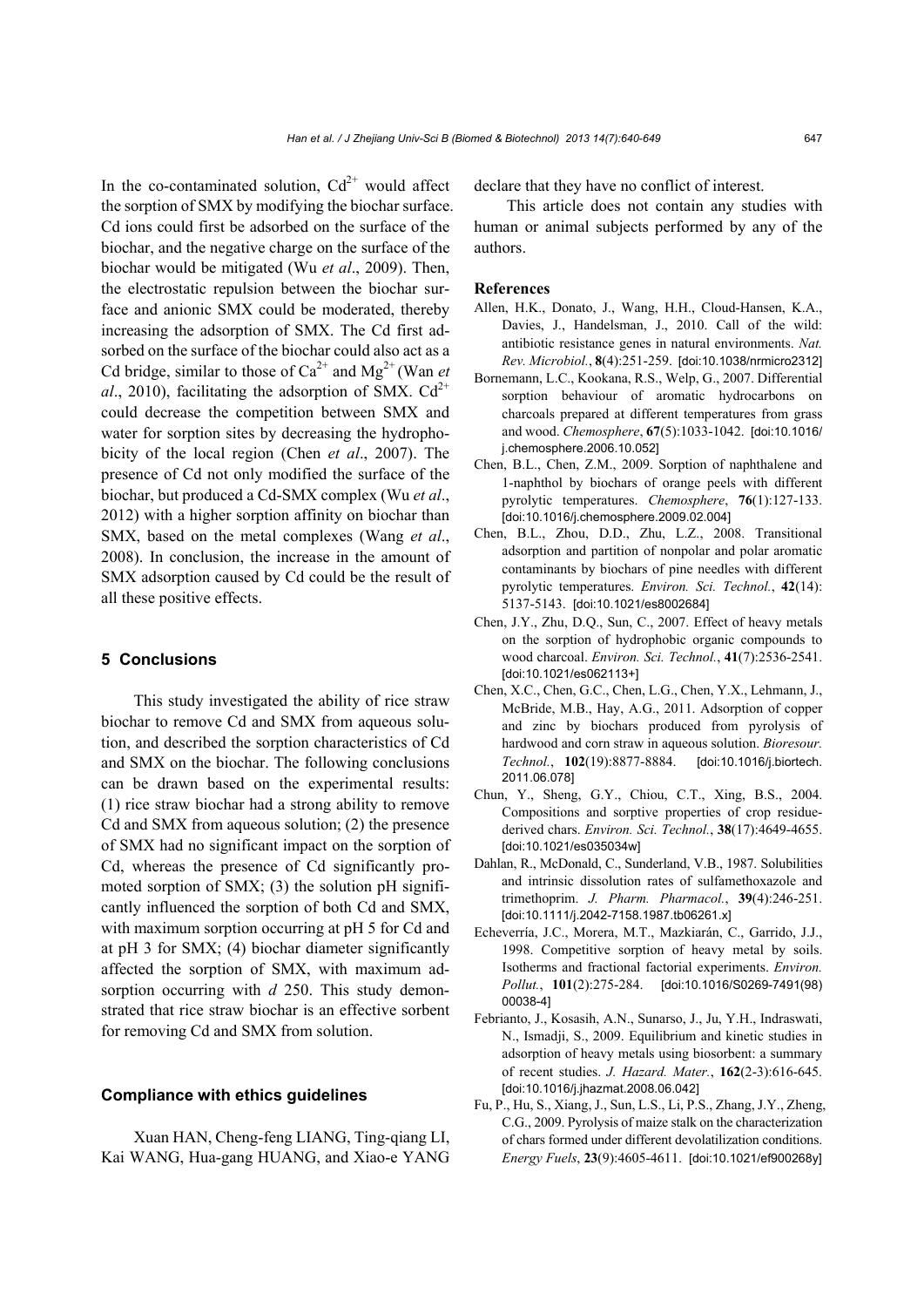- Harvey, O.R., Herbert, B.E., Rhue, R.D., Kuo, L.J., 2011. Metal interactions at the biochar-water interface: energetics and structure-sorption relationships elucidated by flow adsorption microcalorimetry. *Environ. Sci. Technol.*, **45**(13):5550-5556. [doi:10.1021/es104401h]
- Ji, L.L., Chen, W., Zheng, S.R., Xu, Z.Y., Zhu, D.Q., 2009. Adsorption of sulfonamide antibiotics to multiwalled carbon nanotubes. *Langmuir*, **25**(19):11608-11613. [doi:10.1021/la9015838]
- Ji, L.L., Wan, Y.Q., Zheng, S.R., Zhu, D.Q., 2011. Adsorption of tetracycline and sulfamethoxazole on crop residuederived ashes: implication for the relative importance of black carbon to soil sorption. *Environ. Sci. Technol.*, **45**(13):5580-5586. [doi:10.1021/es200483b]
- Jiang, J., Xu, R.K., Jiang, T.Y., Li, Z., 2012. Immobilization of  $Cu(II)$ , Pb $(II)$  and Cd $(II)$  by the addition of rice straw derived biochar to a simulated polluted ultisol. *J. Hazard. Mater.*, **229**:145-150. [doi:10.1016/j.jhazmat.2012.05.086]
- Kannan, N., Rengasamy, G., 2005. Comparison of cadmium ion adsorption on various activated carbons. *Water Air Soil Pollut.*, **163**(1-4):185-201. [doi:10.1007/s11270- 005-0277-y]
- Kumar, P.S., Ramalingam, S., Sathyaselvabala, V., Kirupha, S.D., Murugesan, A., Sivanesan, S., 2012. Removal of cadmium(II) from aqueous solution by agricultural waste cashew nut shell. *Korean J. Chem. Eng.*, **29**(6):756-768. [doi:10.1007/s11814-011-0259-2]
- Lehmann, J., 2007. Bio-energy in the black. *Front. Ecol. Environ.*, **5**(7):381-387. [doi:10.1890/1540-9295(2007)5 [381:BITB]2.0.CO;2]
- Lertpaitoonpan, W., Ong, S.K., Moorman, T.B., 2009. Effect of organic carbon and pH on soil sorption of sulfamethazine. *Chemosphere*, **76**(4):558-564. [doi:10. 1016/j.chemosphere.2009.02.066]
- Liu, Z.G., Zhang, F.S., 2009. Removal of lead from water using biochars prepared from hydrothermal liquefaction of biomass. *J. Hazard. Mater.*, **167**(1-3):933-939. [doi:10.1016/j.jhazmat.2009.01.085]
- Loganathan, P., Vigneswaran, S., Kandasamy, J., Naidu, R., 2012. Cadmium sorption and desorption in soils: a review. *Crit. Rev. Environ. Sci. Technol.*, **42**(5):489-533. [doi:10. 1080/10643389.2010.520234]
- Lucida, H., Parkin, J.E., Sunderland, V.B., 2000. Kinetic study of the reaction of sulfamethoxazole and glucose under acidic conditions―I. Effect of pH and temperature. *Int. J. Pharm.*, **202**(1-2):47-61. [doi:10.1016/S0378-5173(00)00 413-0]
- Luo, Y., Xu, L., Rysz, M., Wang, Y.Q., Zhang, H., Alvarez, P.J.J., 2011. Occurrence and transport of tetracycline, sulfonamide, quinolone, and macrolide antibiotics in the Haihe River Basin, China. *Environ. Sci. Technol.*, **45**(5): 1827-1833. [doi:10.1021/es104009s]
- Martinez, J.L., 2008. Antibiotics and antibiotic resistance genes in natural environments. *Science*, **321**(5887): 365-367. [doi:10.1126/science.1159483]
- Martins, R.J.E., Pardo, R., Boaventura, R.A.R., 2004. Cadmium(II) and zinc(II) adsorption by the aquatic moss

*Fontinalis antipyretica*: effect of temperature, pH and water hardness. *Water Res.*, **38**(3):693-699. [doi:10. 1016/j.watres.2003.10.013]

- Máthé, I., Benedek, T., Táncsics, A., Palatinszky, M., Lányi, S., Márialigeti, K., 2012. Diversity, activity, antibiotic and heavy metal resistance of bacteria from petroleum hydrocarbon contaminated soils located in Harghita County (Romania). *Int. Biodeter. Biodegr.*, **73**:41-49. [doi:10.1016/j.ibiod.2012.05.018]
- Matyar, F., 2012. Antibiotic and heavy metal resistance in bacteria isolated from the Eastern Mediterranean Sea Coast. *Bull. Environ. Contam. Toxicol.*, **89**(3):551-556. [doi:10.1007/s00128-012-0726-4]
- Mohan, D., Pittman, C.U., Bricka, M., Smith, F., Yancey, B., Mohammad, J., Steele, P.H., Alexandre-Franco, M.F., Gomez-Serrano, V., Gong, H., 2007. Sorption of arsenic, cadmium, and lead by chars produced from fast pyrolysis of wood and bark during bio-oil production. *J. Colloid Interface Sci.*, **310**(1):57-73. [doi:10.1016/j.jcis.2007.01.020]
- Mukherjee, A., Zimmerman, A.R., Harris, W., 2011. Surface chemistry variations among a series of laboratoryproduced biochars. *Geoderma*, **163**(3-4):247-255. [doi:10. 1016/j.geoderma.2011.04.021]
- Nag, S.K., Kookana, R., Smith, L., Krull, E., Macdonald, L.M., Gill, G., 2011. Poor efficacy of herbicides in biocharamended soils as affected by their chemistry and mode of action. *Chemosphere*, **84**(11):1572-1577. [doi:10.1016/j. chemosphere.2011.05.052]
- Oleszczuk, P., Rycaj, M., Lehmann, J., Cornelissen, G., 2012. Influence of activated carbon and biochar on phytotoxicity of air-dried sewage sludges to *Lepidium sativum*. *Ecotoxicol. Environ. Saf.*, **80**:321-326. [doi:10. 1016/j.ecoenv.2012.03.015]
- Qu, C.S., Li, B., Wu, H.S., Giesy, J.P., 2012. Controlling air pollution from straw burning in china calls for efficient recycling. *Environ. Sci. Technol.*, **46**(15):7934-7936. [doi:10.1021/es302666s]
- Shinogi, Y., Kanri, Y., 2003. Pyrolysis of plant, animal and human waste: physical and chemical characterization of the pyrolytic products. *Bioresour. Technol.*, **90**(3): 241-247. [doi:10.1016/S0960-8524(03)00147-0]
- Stoob, K., Singer, H.P., Mueller, S.R., Schwarzenbach, R.P., Stamm, C.H., 2007. Dissipation and transport of veterinary sulfonamide antibiotics after manure application to grassland in a small catchment. *Environ. Sci. Technol.*, **41**(21):7349-7355. [doi:10.1021/es070840e]
- Tong, X.J., Li, J.Y., Yuan, J.H., Xu, R.K., 2011. Adsorption of Cu(II) by biochars generated from three crop straws. *Chem. Eng. J.*, **172**(2-3):828-834. [doi:10.1016/j.cej.2011. 06.069]
- Uchimiya, M., Lima, I.M., Klasson, K.T., Wartelle, L.H., 2010. Contaminant immobilization and nutrient release by biochar soil amendment: roles of natural organic matter. *Chemosphere*, **80**(8):935-940. [doi:10.1016/j.chemosphere. 2010.05.020]
- Wan, Y., Bao, Y.Y., Zhou, Q.X., 2010. Simultaneous adsorption and desorption of cadmium and tetracycline